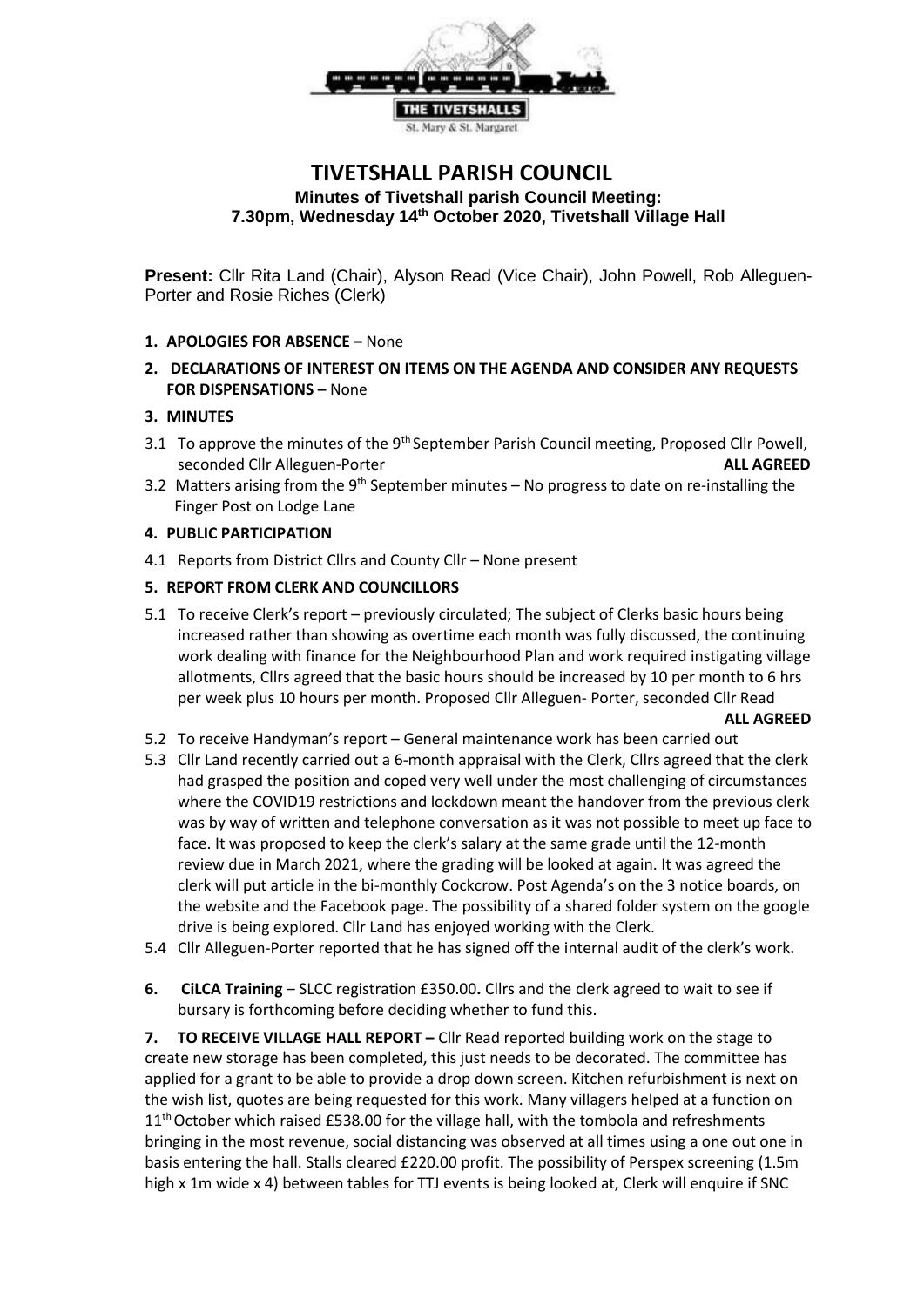could offer help with these. It has been reported that someone living in the village has proved positive for COVID19, extra vigilance is required. On 21<sup>st</sup> November a Christmas craft fair has been planned, offering tea and coffee. No Christmas decorations will be put up in the hall this year.

**8. RECEIVE AN UPDATE ON B4RN COMMUNITY BROADBAND -** None

## **9. DEVELOPMENT OF THE NEIGHBOURHOOD PLAN**

- 9.1 Progress to date £6,000.00 from SNC funding and £6,642.00 from Locality funding = Total funding for this financial year = £12,642.00
- 9.2 Reimbursements of expenses Cllr Powell, travel and signage £32.08, Tivetshall Village Hall Hire NP meeting £61.25, Rachel Leggett - £682.65, Hussey Knights (NP posters) £30.60 proposed Cllr Read, seconded Cllr Alleguen-Porter **ALL AGREED**
- 9.3 Three people on the steering group were unable to attend the first training event where social distancing was observed at all times. Rachel Leggett has set up a meeting with Richard Squires from SNC to talk through a government white paper on housing, there is probably a need now to double the estimated amount of development first thought to be adequate. GNLP can either rush this through or stop and abandon whilst awaiting the results of the white paper. Cllrs Read and Powell have attended a meeting at which outline planning permission and cluster groups were discussed, it is not known as yet what the clusters are. Tivetshall was not thought to be in a cluster but is stand alone. Possibility of up to 25 new homes will be sought although it is not likely to go above this number. Pavements were also discussed as a safe route to schools and facilities. Zoom meeting where only 4 people attended did not go ahead as too few in number. Emma Harrison has been carrying out a village profile looking at the asset register and what land is owned by the village together with the BARN infrastructure. Notes from the meetings will be passed onto the Parish Councillors. A1 boards are being stored in the pavilion at this time. The next meeting will be a discussion on how to get out and reach people.
- **10. ALLOTMENTS –** The land registry is being investigated to ascertain if this has an agricultural or leisure clarification. Cllr Alleguen-Porter will ask if consultant Emma Harrison has come up with a classification for the playing field.
- **11. PARISH GATES -** Up-date (cost to the PC £3,699.74) Following a discussion by Cllrs it was thought better to be prudent during the unknown period of COVID19 and not spend the money at this time. Clerk will enquire if it is possible to delay until Feb/March or carry forward to 2021/22
- **12. BOAT –** Discussion on possibilities Burston, Shimpling and Tivetshall Parish Councils have been working on this with no work carried out at this time due to COVID19
- **13. SPEED AWARENESS MACHINE –** Burston have the machine at this time
- 14. PURCHASE OF WREATHES FOR REMEMBERANCE DAY Cllrs agreed to make a donation of £100.00 Proposed Cllr Powell, seconded Cllr Alleguen-Porter **ALL AGREED** Cllr Land will collect them from the Post Office, Cllr Powell will place one at St Margaret's church, Cllr Land will place one at St Marys church**.**
- **15. PURCHASE OF CHRISTMAS TREE –** To agree cost (£100.00) to be pre trimmed to fit the diameter of the hole as in previous year, to be delivered for erection the last week in November. Proposed Cllr Powell, seconded Cllr Land **ALL AGREED**
- **16. CIL MONIES -** Request to help refurbish Village Hall kitchen, Approx. £15,000 will be needed for this. Cllrs agreed that a contribution could be a possibility once the amount needed was known.
- **17. FOOTBALL NETS –** Responsibility The stakes holding the bottoms of the nets need replacing and cable ties holding the nets on also need renewing. Cllr Read will enquire if